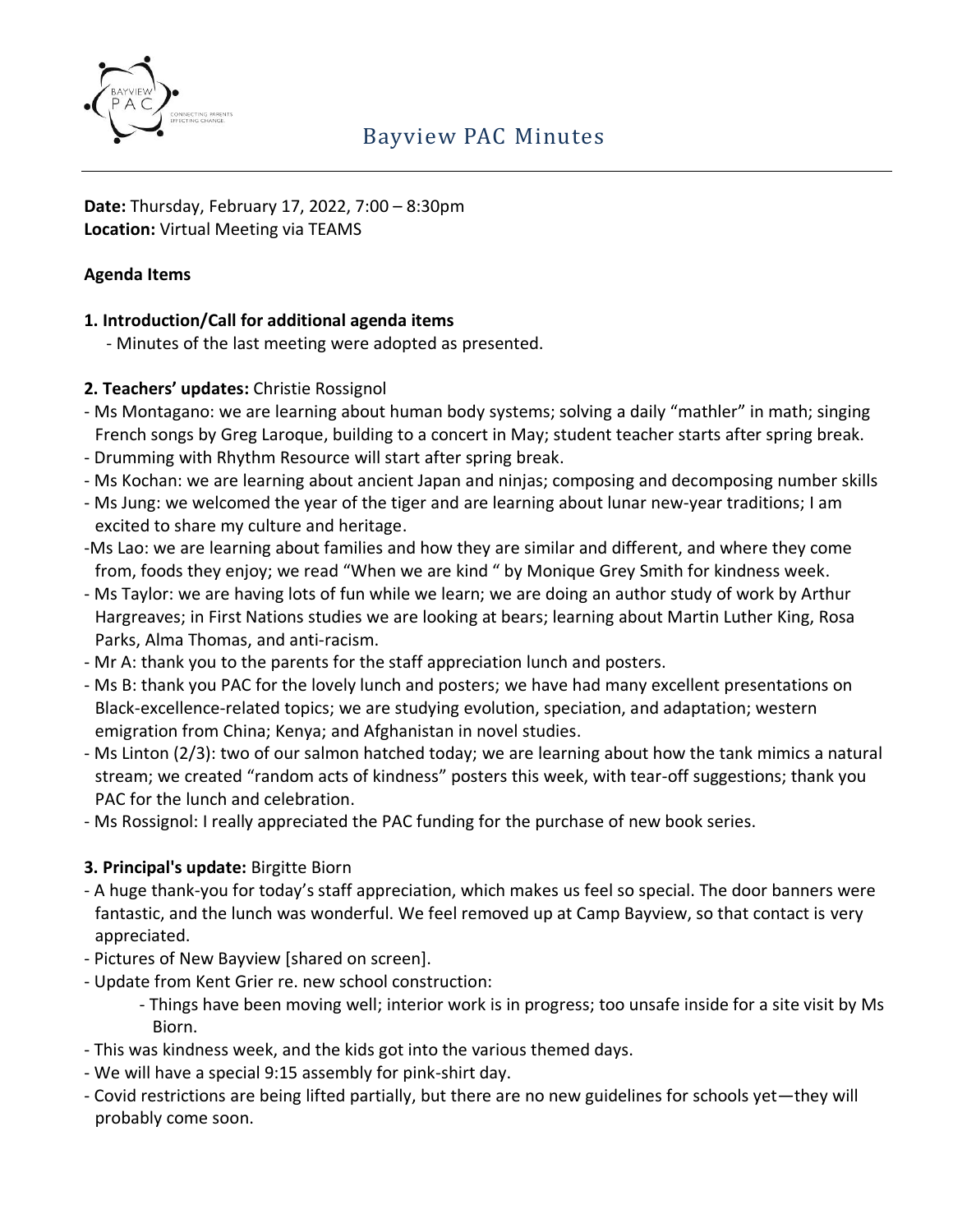

# Bayview PAC Minutes

- Parent-teacher conferences will be in the first week of March; for now, staff are planning for doing them virtually, but we might be able to open up to having them in person.
- Tomorrow is a district Pro-D day; most teachers are doing their own activities virtually, and all will have lunch together.

- The staff STEM inquiry group and equity inquiry group will be meeting and planning activities - Question from Joss: there had been a parent/staff committee for planning the playgrounds at the new school; will there be a similar committee regarding interior equipment/furnishings? What do we still need to fundraise for?

- Teachers have ordered all classroom furniture, before winter break, with Anthony Kwon—this has been funded by VSB/province.
- The common areas are smaller than we had thought, so we won't need much furniture there; the main area that needs to get furnished is the library--we are waiting to see if Bret Whitelaw will be coming back, and then will consult with her. Now that furniture is being funded, we have been given a catalog by Anthony and told "pick what you like."
- Lunchroom tables: we have some that we kept from old Bayview. Staff have been preferring to keep students eating in their classrooms (it is very calm and pleasant compared to the chaos of the lunchroom), so we are holding off on the tables for now—they would cost a lot of money, so we might not end up buying any. The ones left from before might be enough.

### **4. Treasurer's update:** Jessica Ellis

- Regular account balance: \$62,273.37 (\$25,648K is operating budget—the rest is New-Bayview funding)
- Gaming account balance: \$9,598.76 (includes \$7,602.57 for new building)

### **5. New Bayview fundraising update:** Brie Lunn

- The fundraising committee met a couple of nights ago for a status update and what still needs to be paid for.
- We are in a pretty good position: many things are now being paid for, and rubber surfacing is now extended to an accessible part of the intermediate playground area.
- The Tire Stewardship grant and one other grant have been submitted for further rubber-surface funding.
- We will be planning an opening party and donor recognition event.
- For new parents, a synopsis of the new-school fundraising work:
	- Over the last several years we have raised more than \$300K for rubber surfacing of playgrounds (all of the primary area and a third of the intermediate area), new monkey-bar equipment, some more natural play equipment for the Kindergarten section; a scoreboard for the gym; projectors for all classrooms and the library; Apple TVs for all classrooms and the library; a room and the venting infrastructure for our kiln to be re-installed; grass (instead of gravel) for the field.
	- This has been amazing work by a tiny committee of three parents.

### **6. Staff Appreciation Lunch recap:** Brie Lunn

- Julie Wong, a kindergarten mom who led the lunch organization, said it went very well; Olga (another K mom) helped out.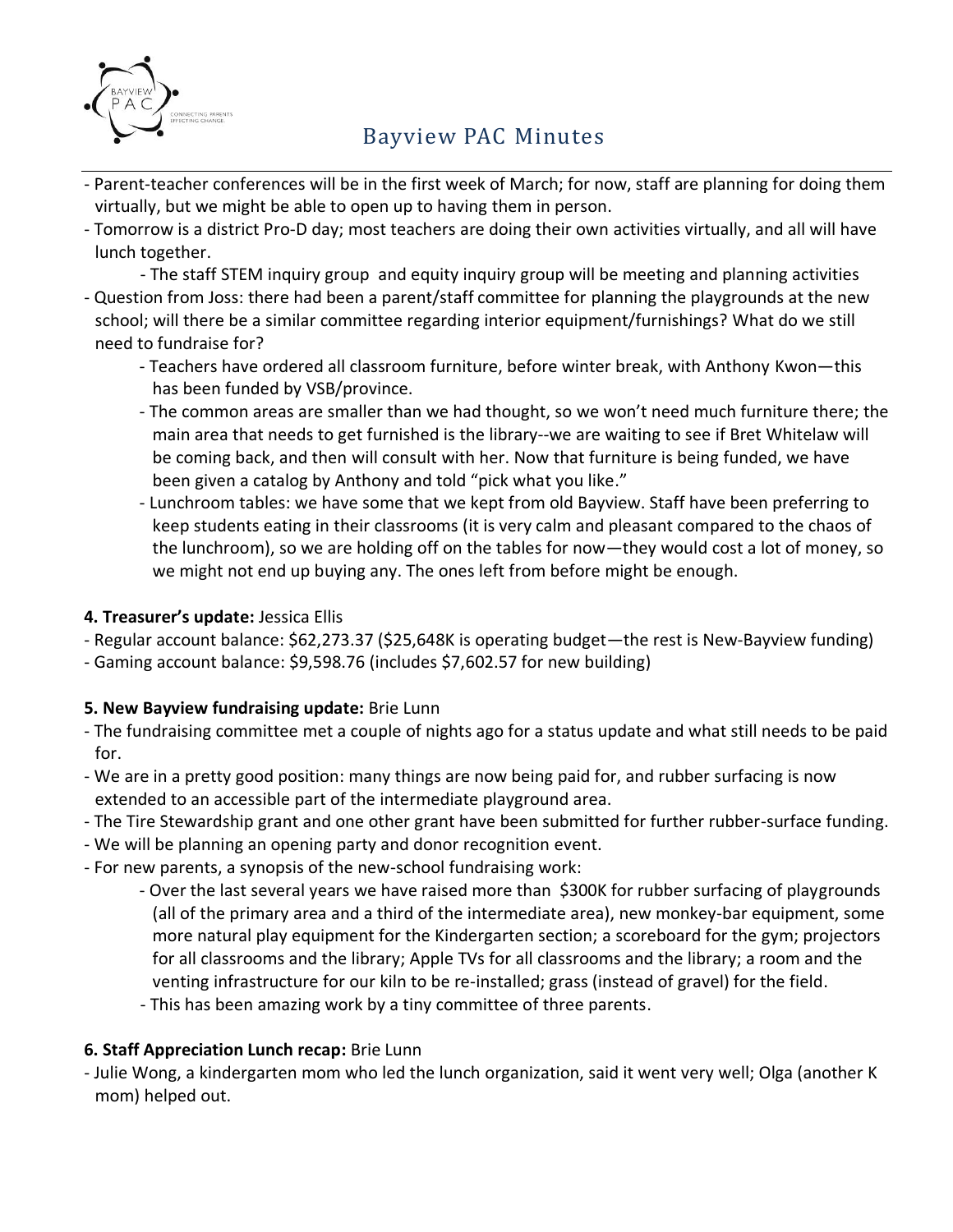

# Bayview PAC Minutes

- Birgitte notes that all went smoothly—Julie sent the staff a menu and order form, and upon delivery everything was labeled and organized
- Itzia Paz sourced potted primulas as decorations.
- Emilia Doro made beautiful cookies for dessert.

### **7. Dine and Donate:** Joss Taylor

- Julie Wong is also organizing this.
- Next Wednesday will be dine and donate with Nuba on Broadway; they will donate 10% of ALL their food sales for that day, dine-in and takeout (not delivery), so spread the word to friends and neighbours.
- Rocky Mountain Pizza in March, probably the 10<sup>th</sup>; 10% of sales when mentioning Bayview. For frozen pizzas, we could do a bulk order and they give 30% back (maybe do the frozen one as a separate event).
- Castaway (on West 4<sup>th</sup> at Blenheim) in April.
- Double D Pizza night will be in conjunction with the Talent/Trivia night.
- Brie adds: I spoke with Julie about making a thank-you/recognition poster or card for thanking the businesses that participate—we could also take these to places like IGA and Cobs who support us.

## **8. Read-a-Thon:** Brie Lunn

- We'll have a read-a-thon in the first two weeks of April.
- Similar to last year: as kids read, they move across geography—this time it will be across the world instead of just Canada.
- This time the reading and the fundraising activity are simultaneous during both weeks.

### **9. Plant Sale:** Brie Lunn

- The sale will be of only hanging baskets only this year.
- Pre-order in April and pick up the Friday and Saturday before Mother's Day.
- Itzia Paz will lead this again this year.
- Maybe we could do planters as well as hanging baskets this year? Brie will discuss with Itzia.

### **10. Easter Purdy's chocolates:** Emilia Doro

- The campaign has been set up online, but won't send out materials until March.
- Deadline for orders will be March 27.
- The Goal is set as \$1500—about what was sold last year.
- We will need someone to take over the Purdy's campaigns next year—if interested, email the PAC and Emilia can share information on how it works.

## **11. Talent/Trivia night (Gala alternative):** Emilia Doro

- The blank platters are at school; Ms Taylor has finished hers and has started Mr. A's.
- Emilia has spoken with Ms. Montagano and Mr. T about hosting the evening.
- We need to set the date, in June or late May—a Friday or a Thursday before a pro-D day.
	- If grade 6/7s go to camp, that will be the first week in June. Maybe May 27.
- Delia Jane Ramsbotham will set up the trivia portion of the evening.
- Peter Graham Goudreau will handle the videos again.